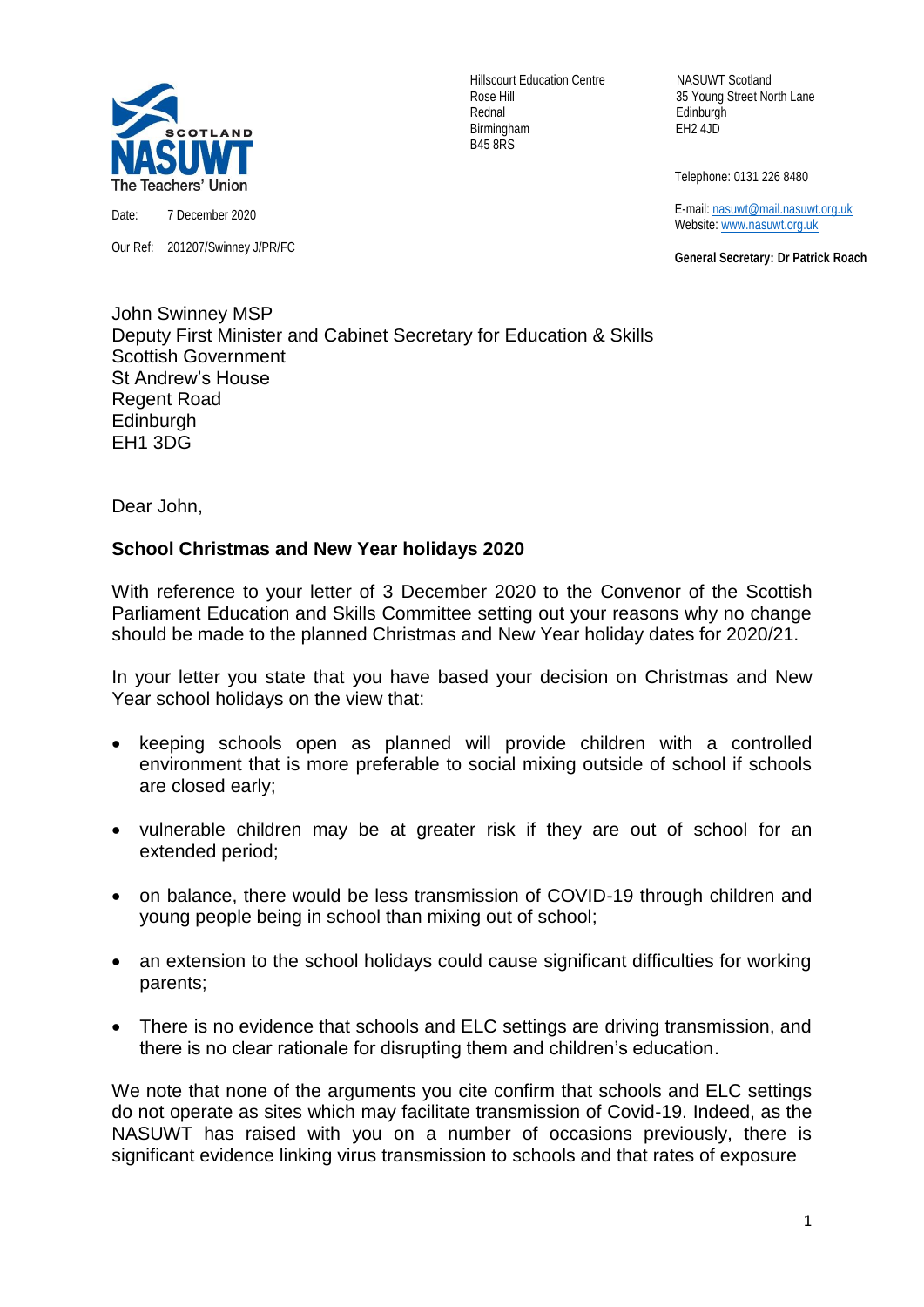to the Coronavirus have increased significantly since schools reopened fully in Scotland at the start of the autumn term.

The NASUWT notes with serious concern your recourse to non-scientific advice being provided to you by the Coronavirus (COVID 19): Advisory Sub-Group on Education and Children's Issues, and, in particular, the statement made by the Advisory Sub-Group (dated 1 December 2020) expressing concerns that extended closure of schools over Christmas and New Year period *"would be inconsistent with Scottish Government's emphasis on school safety and on keeping schools open."* We further note with concern that the Advisory Sub Group also states that *"clarity and consistency of message were seen to be important factors. Closing schools for a 3 week period to reduce transmission would undermine the consistent message that schools are safe, and would serve to amplify the concerns that had already been expressed by teachers about the safety of working in schools."*

In my previous correspondence, I have stressed to you the paramount importance of following scientific evidence when making your decisions over the safety of schools and protection of public health during the pandemic. It is therefore extremely regrettable that you appear to have determined to base your decisions on school opening on grounds of political expediency and that you have sought to pray in aid the partisan and inflammatory opinion of the Advisory Sub-Group to the Scottish Parliament's Education and Skills Committee in order to further bolster your decision.

I must point out to you that there continues to be strong evidence of the risk of inschool virus transmission which is only likely to be exacerbated by the inevitable rise in virus cases as a result of Christmas and New Year gatherings.

I must again stress to you that decisions regarding the operation of schools leading to the Christmas period and from the start of the new term must make every effort to assure the safety and welfare of pupils and school staff. In light of the genuine and evidence-based concerns of teachers about the continued risk of virus transmission within schools, I must again ask that you consider the introduction of additional measures to protect pupils and staff at this time.

I note in your recent correspondence to me dated 3 December 2020 your insistence that *'ONS data from 2 September to 16 October show no difference in the positivity rates of preschool, primary and secondary school teachers and staff, relative to other workers of a similar age (medium confidence).'* You have previously stated that schools remain relatively safe environments with regard to infection and transmission and also made clear that the Scottish Government is in no way complacent and will continue to keep the data and evidence under very close review.

Notwithstanding our concerns regarding the analysis and timing of the ONS data to which your letter refers, you should also be clear of the wider scientific evidence that highlights the very real risk of Coronavirus transmission within school settings. Indeed, I would draw your attention to evidence collated by the Independent SAGE which confirms that:

*'While cases have increased rapidly in the general population, this has been particularly acute among school-aged children and young people. There has*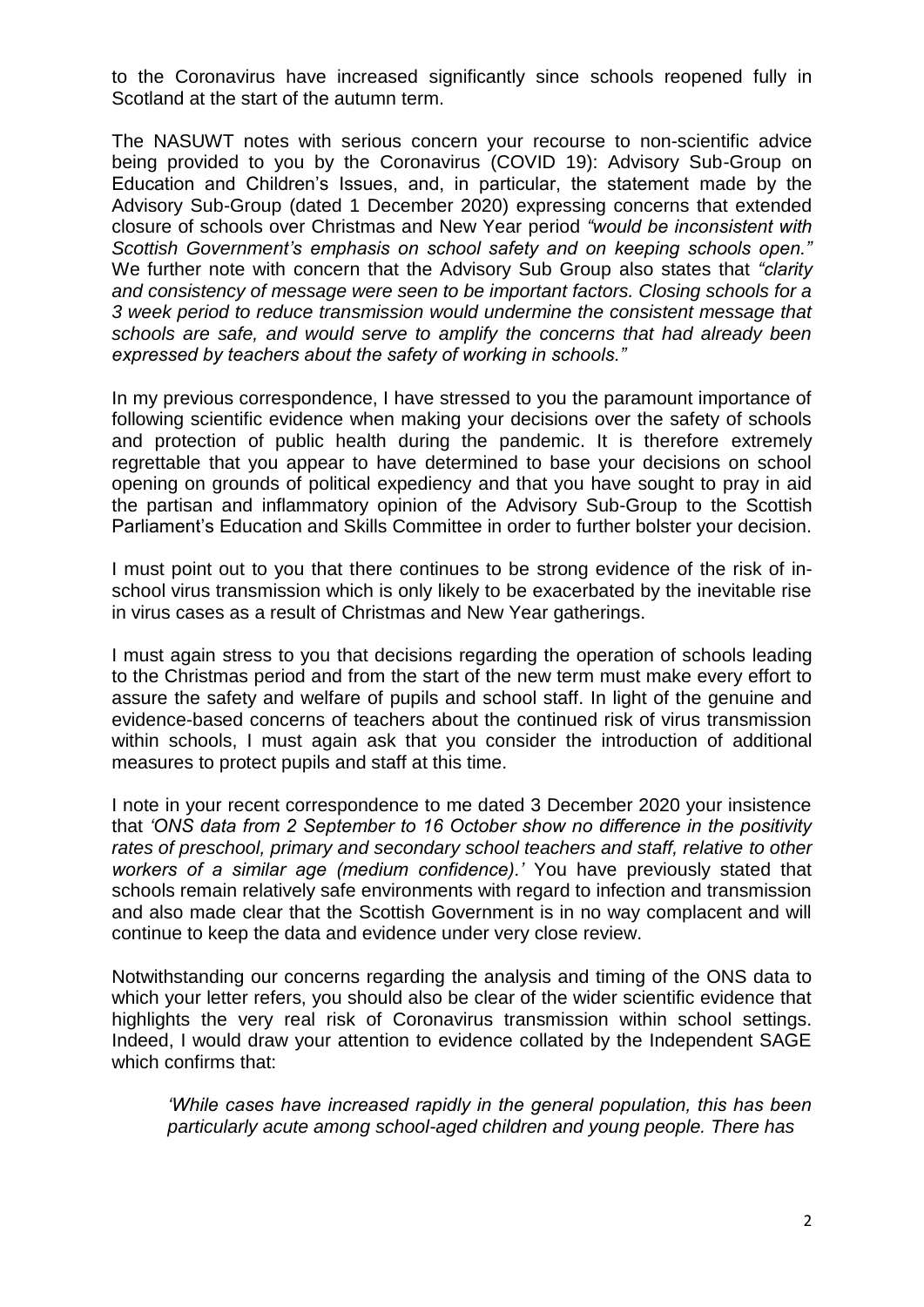*been a 50-fold increase since the start of September for 11-16 year olds, and infections are now higher for this age group than any other. <sup>1</sup> Infections for primary school children continue to rise…* 

*'It is now clear that secondary school students can be infected and infect each other and adults, and this is at last acknowledged by the government's official advisers in SAGE.<sup>2</sup> Children and young people at school tend to have a wide transmission circle which can endanger parents and grandparents.<sup>3</sup> Whilst wishing to minimise disruption to children's education, stricter guidelines are urgently needed for reducing opportunities for infection…*

*'The risks from casual contact on school transport, breaks and lunchtimes have not been adequately recognised. Misleading information has been given on health risks to teachers.<sup>4</sup> Action is urgently needed, to make schools safe for staff and students and to reduce infections in the community.'*

A key lesson to date from the pandemic is that proactive measures taken sufficiently well in advance can have a major impact in helping to minimise and/or prevent the spread of the virus. It is not acceptable and, indeed, it would be reckless, to await a further surge in Covid-19 cases in schools before appropriate actions are taken to protect pupils, staff and the public.

The NASUWT believes that you have an important opportunity to signal to the sector that recourse to a blended learning model of provision may be utilised by all schools in order to maintain continuity of education provision, with priority given to vulnerable pupils, and to reduce the risk of virus transmission prior to and immediately following the Christmas and New Year holiday period.

Finally, I would like to welcome your recent advice that it is essential for school staff to have their planned holidays without interruption due to the need to engage in contact tracing and that every effort must be made to ensure that senior leadership teams and school staff get a proper break. I should be clear, however, that the pressure on the contact tracing system does not provide a basis to justify decisions to keep schools open over the Christmas and New Year period or to prevent schools closing if it is not safe for them to remain open.

We do concur with you that where staff in schools are invited to support contact tracing, this must be done on the basis that individuals are willing to volunteer to be on-call for a local area and that additional overtime payments must be made to staff who elect to volunteer. Given that the Union continues to receive enquiries from our members regarding this matter, we trust that you will, as a matter of urgency, emphasise your advice regarding appropriate contract tracing arrangements to all local authorities and schools.

1

<sup>&</sup>lt;sup>1</sup> Coronavirus Infection Survey, Office of National Statistics ons\_infection\_survey\_by\_age\_20201113.xlsx It is not possible to show separate statistics for older secondary students (Years 12 and 13) as they are included in the same age group as college and university students and other young people up to age 24.

<sup>2</sup> www.gov.uk/government/publications/sage-65-minutes-coronavirus-covid-19-response-4-november-2020 <sup>3</sup> 5 https://www.nytimes.com/2020/11/20/opinion/sunday/covid-bubble-thanksgiving-family.html

<sup>4</sup> https://www.tes.com/news/coronavirus-schools-urgent-warning-over-misleading-teacher-covid-data